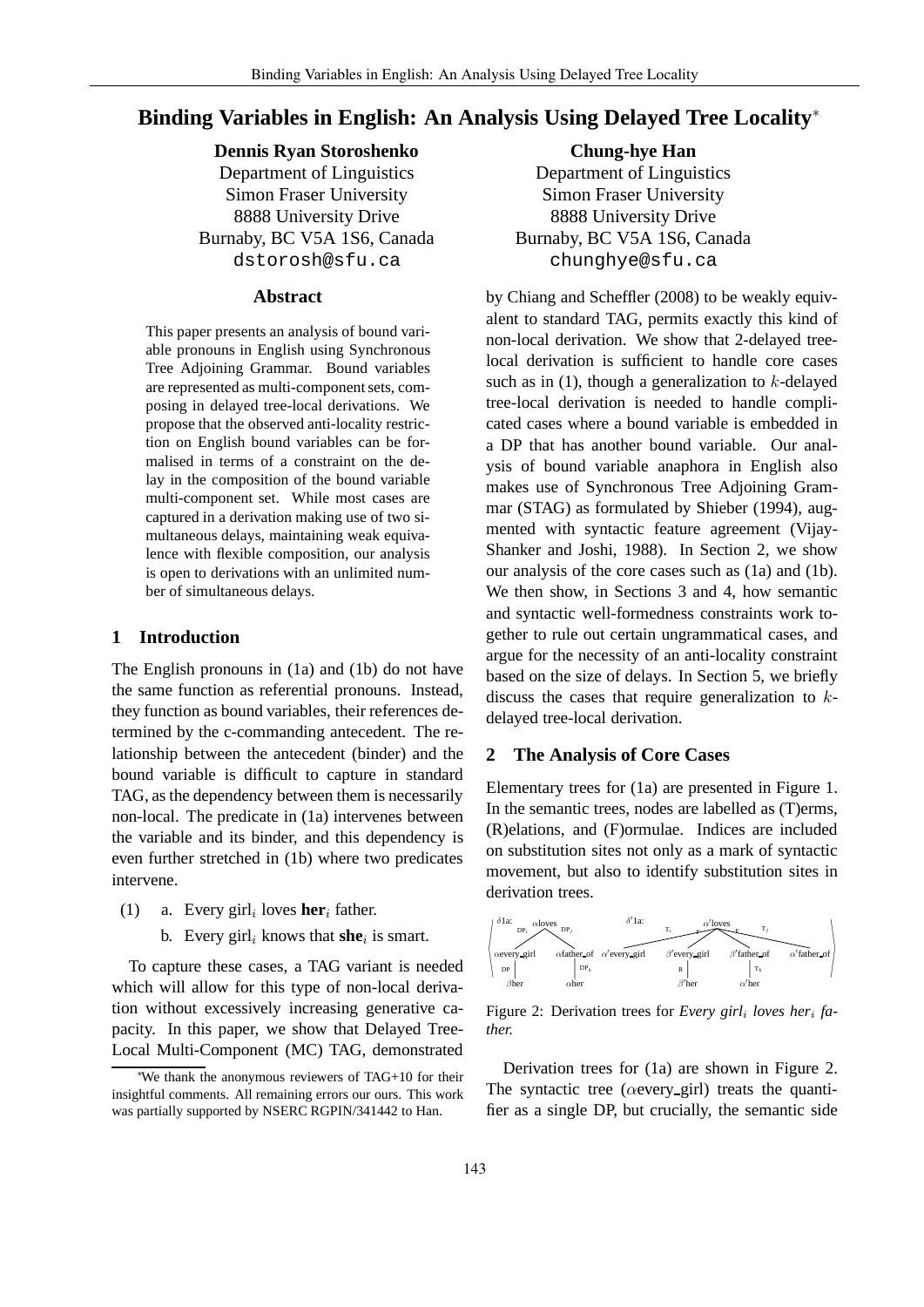

Figure 1: Elementary trees for *Every girl*<sup>i</sup> *loves her*<sup>i</sup> *father.*

is an MC set.  $(\alpha$  / every girl) is a variable which substitutes into an argument position in  $(\alpha'$ loves).  $(\beta'$ every\_girl) is an auxiliary tree which adjoins at the root of  $(\alpha'$ loves), taking advantage of the multiple links (indicated by boxed numerals) between the syntax and semantics trees. A syntactic argument position links to two positions in the semantics: one for the argument variable, and another at the predicate's root where scope is calculated. In this way, isomorphism of the derivations is maintained despite one syntactic tree corresponding to an MC set in the semantics. ( $\beta$ 'every\_girl) presents a generalised quantifier (GQ) analysis (Barwise and Cooper, 1981), as implemented for STAG in Han et al. (2008). The trees for *father of* are similar, implementing a GQ analysis for possession. Following Shieber and Schabes (1990) and Kallmeyer and Joshi (2003), we leave unspecified the order of adjoining for the scope portions of the GQs at the root of  $(\alpha'$ loves). The possessor is the bound variable *her*, an MC tree set in both syntax and semantics. ( $\alpha$ her) is a DP, which substitutes into ( $\alpha$ father\_of). There is a defective auxiliary tree ( $\beta$ her) which adjoins at the root of ( $\alpha$ every\_girl); syntactic agree-

ment is captured in the union of  $\phi$  features at this adjoining site. The semantic side follows the same derivation:  $(\alpha'$ her) substitutes into the linked argument position in ( $\beta'$ father\_of), and ( $\beta'$ her) adjoins into ( $\beta'$ every\_girl), between the GQ and the binder,  $\lambda x_g$ . ( $\beta'$ her) contains a condensed representation of the binder index evaluation rule presented in Büring (2005), using one function to show both steps of altering the assignment function on the relation created by the binder portion of  $(\beta$ 'every\_girl), and then re-binding the remaining variable inside. This derivation is licit under the definition of 2-Delayed Tree-Local MC-TAG, in that there are no more than two simultaneous delays. Delays are defined as sets of derivation tree nodes along the shortest path between members of an MC set, excluding the lowest node dominating both members of the MC set. As shown in (2), there are three delays in the semantic derivation, but no one node in the derivation tree participates in more than two delays.

(2) Delay for *every girl*:  $\{\alpha'$ every\_girl,  $\beta'$ every\_girl} Delay for *father of*: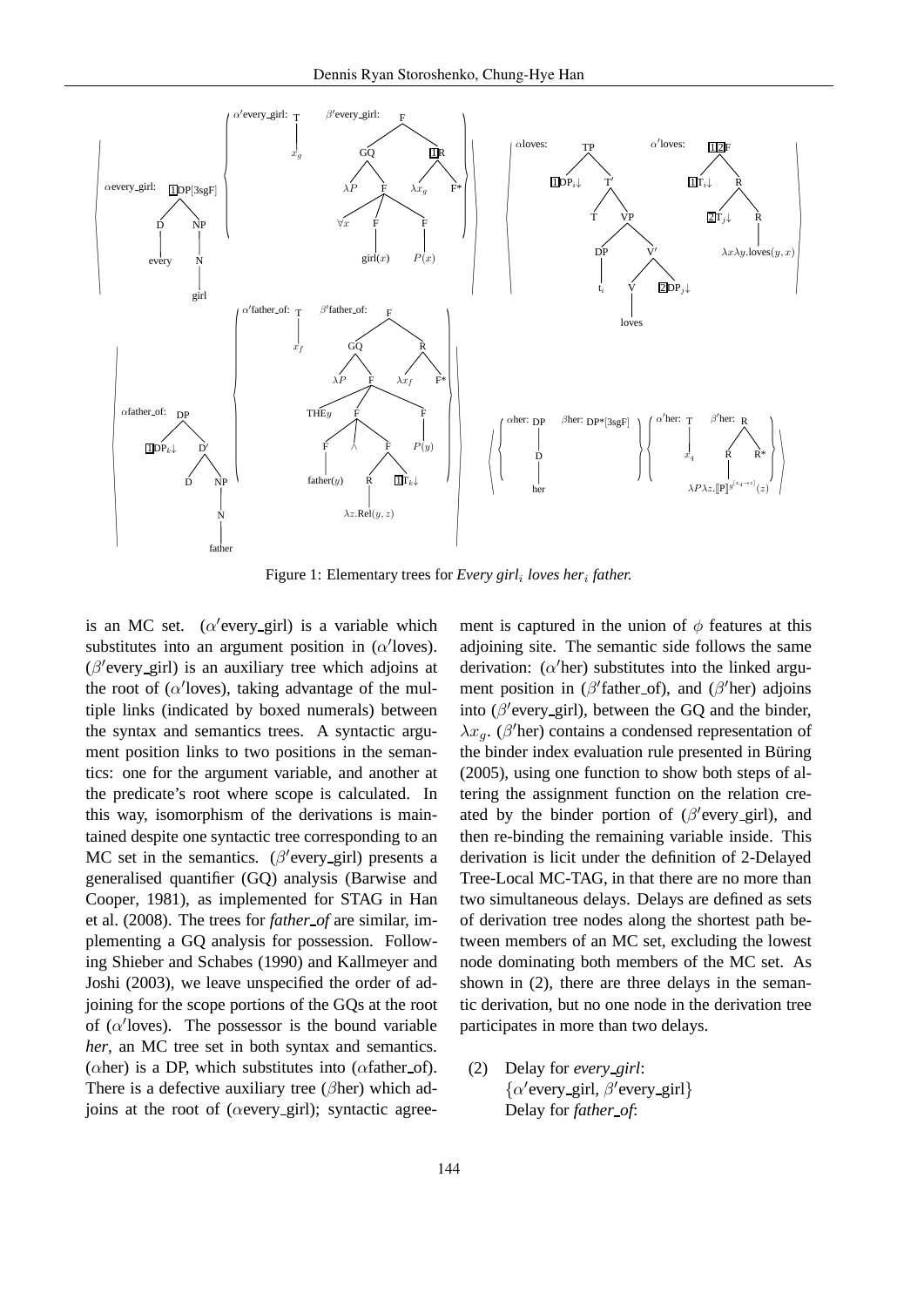$\{\alpha'$  father\_of,  $\beta'$  father\_of} Delay for *her*:  $\{\alpha'$ her,  $\beta'$ father\_of,  $\beta'$ every\_girl }

In the syntactic derivation, only one delay is present:

(3) Delay for *her*: { $\alpha$ her,  $\beta$ her,  $\alpha$ father of,  $\alpha$ every girl }

While this delay is not identical to the semantic one, it is set-isomorphic in that both delays for *her* contain members of the *father of* and *every girl* sets. The difference is that on the syntax side, composition of ( $\beta$ her) is with ( $\alpha$ every\_girl) while ( $\beta'$ her) is composed with  $(\beta'$ every\_girl), which has no equivalent in the syntax.

The final derived trees are shown in Figure 3. Recalling the ambiguous ordering of adjoining at the root of  $(\alpha'$ loves), we only show the derived semantic tree for the ordering where  $(\beta'$ father\_of) adjoins before ( $\beta'$ every\_girl); though the alternate order is available, it results in the  $x_4$  variable remaining unbound, and we assume this is blocked by a constraint against unbound variables. Semantic composition on the tree in ( $\gamma$ 1a) yields the formula in (4), showing the binding relationship between *every girl* and *her*.

(4)  $\forall x$ [girl(x)][THEy[father(y) ∧  $Rel(y,x)$ [loves $(x,y)$ ]]

A similar derivation is possible for the example in (1b), with additional trees shown in Figure 4. Following the derivation in Figure 5, we arrive at the derived trees in Figure 6. Again, the derivation has no more than two simultaneous delays. The final semantic form is shown in (5), and the expected variable binding comes through the derivation.



Figure 5: Derivation trees for *Every girl*<sup>i</sup> *knows that she*<sup>i</sup> *is smart.*

### (5)  $\forall x$ [girl(x)][knows(x,smart(x))]

## **3 Blocking Spurious Derivations**

There are some derivations which our analysis must block, shown in (6). For the case of (6a), the standard explanation is that the variable is not c-commanded by its quantifier. Making use of previously-presented elementary trees, the derivation of (6a) is shown in Figure 7.

- (6) a.  $*$  **She**<sub>i</sub> thinks that every girl<sub>i</sub> is smart.
	- b.  $*$  Every girl<sub>i</sub> loves **her**<sub>i</sub>
	- c. Every  $\text{girl}_i$  loves **herself**<sub>i</sub>



Figure 7: Derivation trees for \**She<sub>i</sub>* knows that every girl<sub>i</sub> *is smart.*

Note that there is nothing about the derivation itself which blocks (6a): the same delays are observed as in (1b). However, performing semantic composition on the derived semantic tree in Figure 8 yields (7), which leaves the  $x_2$  variable unbound, similar to the blocked derivation for (1a).

(7) thinks( $x_2$ ,  $\forall x$ [girl(x)][smart(x)])

The situation in (6b) is more complex. This example can be derived using familiar elementary trees, with derivation trees shown in Figure 9. The derived trees in Figure 10 result in the semantic form given in (8); all variables are bound, and the intended reading comes out, yet the example is ungrammatical.



Figure 9: Derivation trees for \**Every girl<sub>i</sub> loves her<sub>i</sub>*.

(8)  $\forall x$ [girl(x)][loves(x, x)]

For this, we propose a constraint on the derivation itself, based on the delays. Nesson and Shieber (2009) propose that locality on MC sets can be measured in terms of the size of a delay. For all the previous examples, the cardinality of a delay for a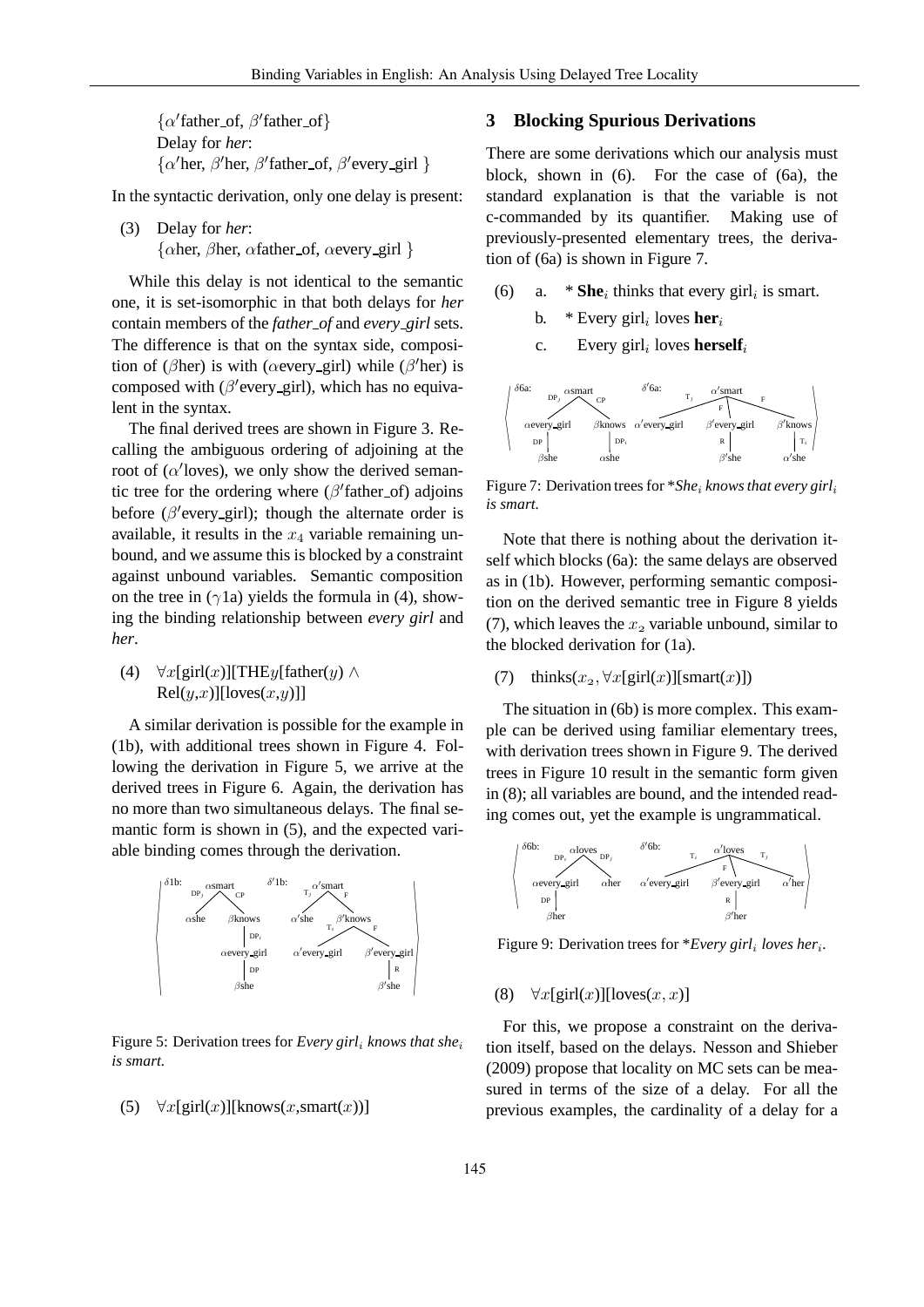

Figure 3: Derived trees for *Every girl<sub>i</sub> loves her<sub>i</sub> father.* 

bound variable was at least four. For (6b), the delay is smaller, with a cardinality of only three. We thus propose a constraint on derivations containing bound variable trees in English: the cardinality of the delay of an MC set for a bound variable must be at least four, imposing a minimum distance between the variable and its antecedent. The grammatical equivalent of (6b), using a reflexive in (6c), can be captured with the analyses of either Frank (2008) or Storoshenko et al. (2008).

#### **4 Capturing Crossover**

In the literature on bound variable anaphora, a widely-known constraint is that against crossover, coming in two flavours, weak and strong. For both cases, the analysis is that an antecedent in a derived position binds a variable it did not originally c-command. Looking at the examples in (9), crossover will result after quantifier raising. In strong crossover, the variable c-commands the quantifier's base position, shown in (9a), but in weak crossover, the (9b) case, this is not so.

- (9) a.  $*$  **She**<sub>i</sub> loves every girl<sub>i</sub>
	- b.  $*$  **Her**<sub>i</sub> father loves every girl<sub>i</sub>

(9a), derived according to Figure 11, is semantically identical to (6b) after all composition has been completed on the derived trees in Figure 12. The same constraint on the delay will rule out this example, as the cardinality of the delay of the MC set for the bound variable is again just three. Furthermore, Condition C, implemented for STAG, would rule out such an example.



Figure 11: Derivation trees for *\*She<sub>i</sub>* loves every girl<sub>i</sub>.

However, the same constraints will not account for (9b). Recalling the discussion of (1a), there are two possible derivations where there are two GQs, one of which leaves the variable contributed by  $(\alpha'$ her) unbound. However, a perfectly legitimate derivation is possible, shown in Figure 13. This example cannot be blocked on the basis of the delay size constraint, as the delay of the MC set for the bound variable has a cardinality of four. Semantic composition from the derived trees in Figure 14 results in the semantic form in (10) with the variable bound, and the intended meaning intact.



Figure 13: Derivation trees for \**Her*<sup>i</sup> *father loves every girl*<sup>i</sup> *.*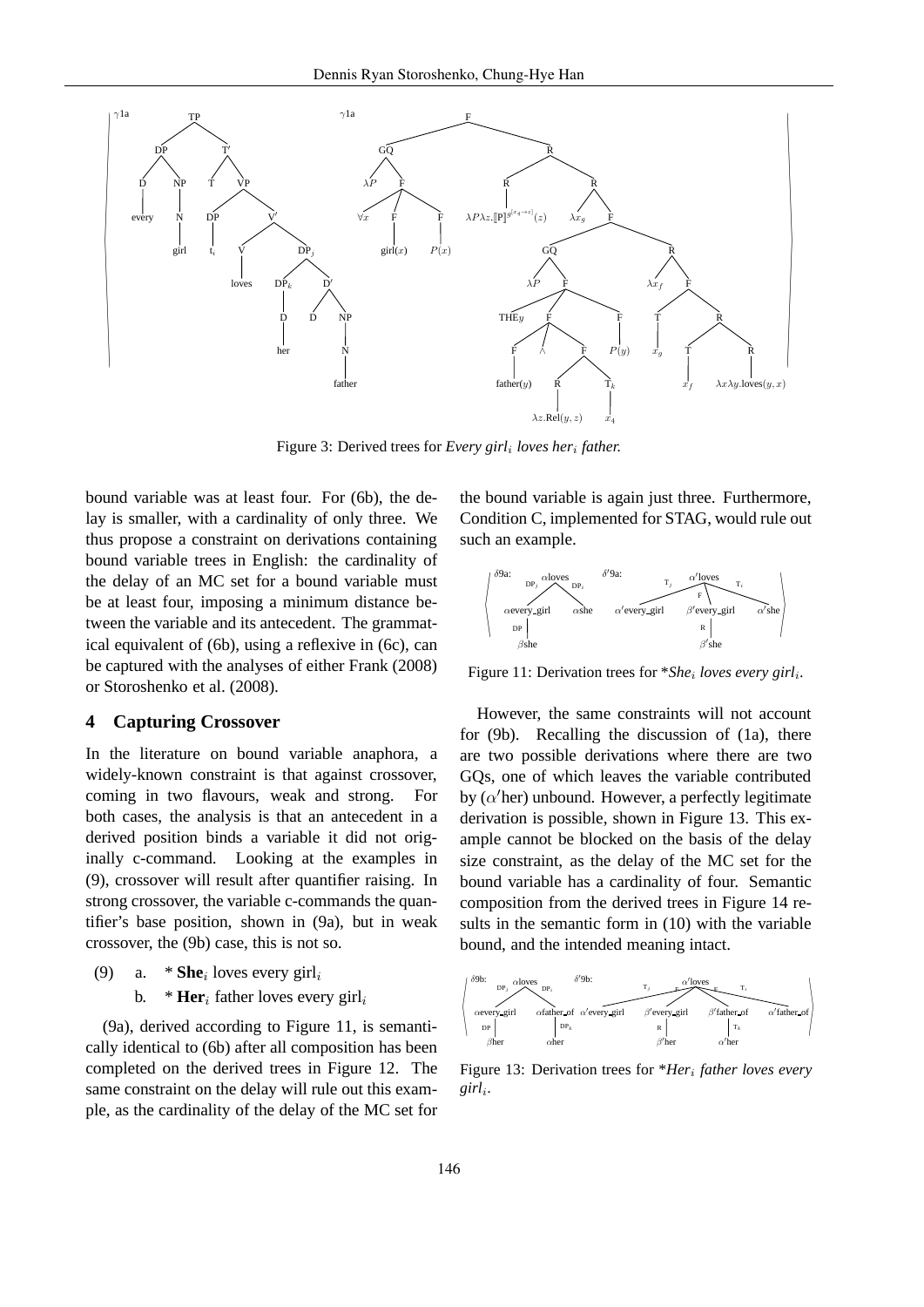

Figure 4: Additional elementary trees for *Every girl<sub>i</sub>* knows that she<sub>i</sub> is smart.

(10)  $\forall x$ [girl(x)][THEy[father(y) ∧  $Rel(y, x)][loves(y, x)]$ 

To block this, we impose one final constraint on the syntax of the bound variable, a c-command constraint between the elementary trees of the bound variable MC set: in the derived syntactic tree, the defective DP\* elementary tree must c-command the argument DP tree. In (9b), ( $\beta$ her) is adjoined at the root of ( $\alpha$ every\_girl), while ( $\alpha$ her) substitutes at a higher position in ( $\alpha$ loves); the necessary ccommand relation does not hold, ruling out this sentence. The same constraint will also rule out (9a), and it will likewise rule out (6a), both of which violated other constraints as well.

#### **5 Complicated Cases**

The examples presented in this paper so far have all been restricted to 2-delayed tree-local derivations. There are however examples which, if treated under our present analysis, will require more than 2 simultaneous delays in the derivation. These are cases where more than one bound variable is embedded in a DP, as in  $(11).<sup>1</sup>$ 

(11) a. Every girl<sub>i</sub> showed a boy<sub>j</sub> some picture of him<sub>j</sub> by her<sub>i</sub>.

b. Every girl<sub>i</sub> told a boy<sub>j</sub> that some professor<sub>k</sub> liked a picture of him<sub>i</sub> that she<sub>i</sub> gave him<sub>k</sub>.

For instance, as can be seen from the semantic derivation tree of (11a) in Figure 15,  $(\alpha'$ some\_picture\_of) occurs in 3 delays, those of *some picture of*, *him* and *by her*. And in (11b), it occurs in 4 delays, those of *some picture of, him<sub>i</sub>*,  $she$ , and  $him_k$ . So, as the number of bound variables embedded in a DP increases, so does the number of simultaneous delays in the derivation. As embedding is in principle unbounded, we cannot put a formal bound on the number of simultaneous delays required to handle bound variables, though Tatjana Scheffler (p.c.) points out that the number of elementary trees will ultimately limit the number of delays in a given derivation—it's not the case that any one derivation will have an unbounded number of delays. Still, we speculate that as the number of simultaneous delays increases, so does the processing load in deriving the sentence. Speakers encountering a 4-delay example such as (11b) may have difficulty in reaching the desired interpretation.<sup>2</sup>

<sup>&</sup>lt;sup>1</sup>Thanks to a TAG+10 reviewer for pointing this out to us and providing us with these examples.

 $2^2$ Chiang and Scheffler (2008) has shown that 2-delayed treelocal MC-TAG is weakly equivalent to MC-TAG with flexible composition. The existence of such examples as in (11) which require even further simultaneous delays can be argued to show that delayed tree local derivations are preferable to derivations using flexible composition in that they permit such sentences to be formed.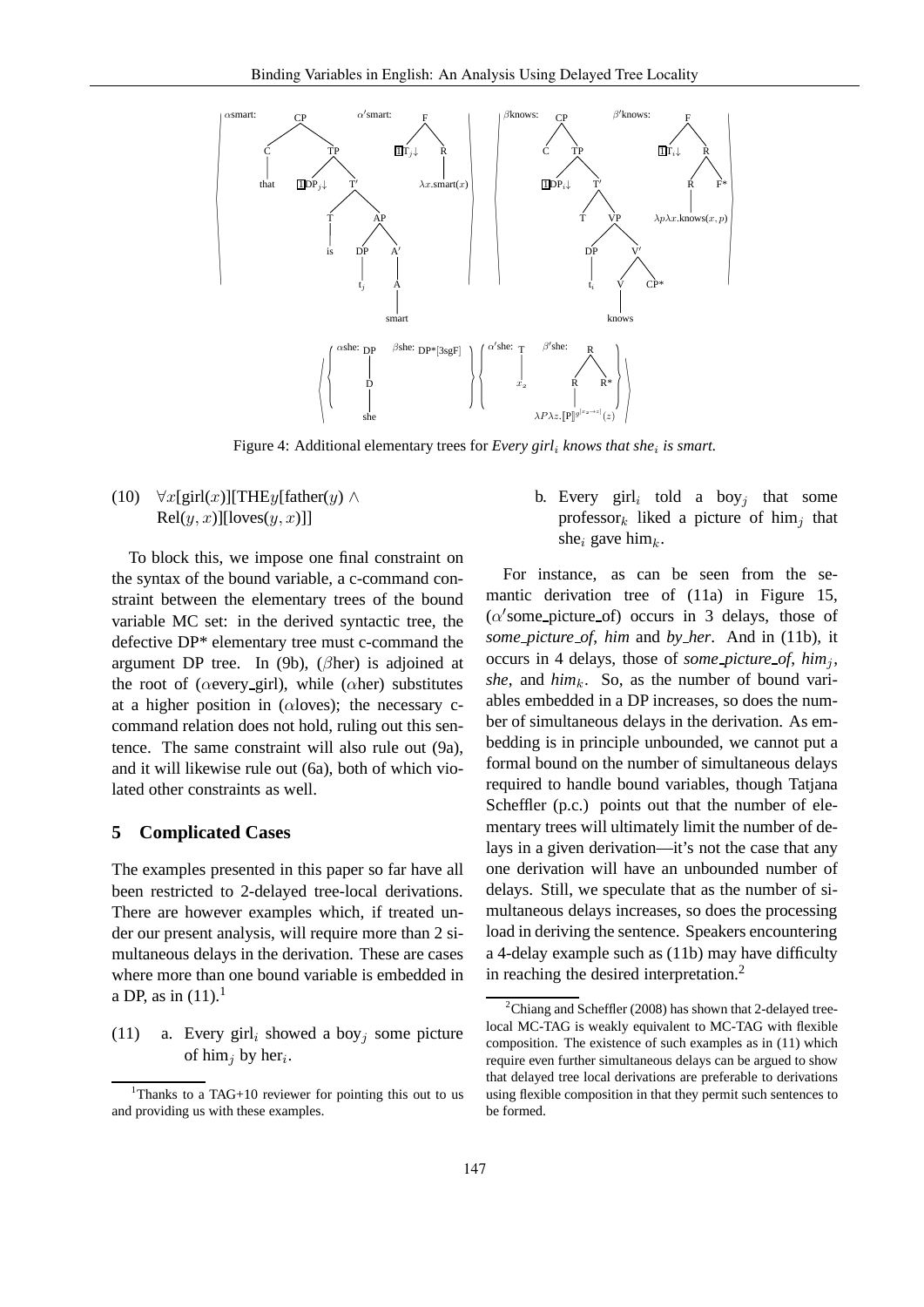

Figure 6: Derived trees for *Every girl<sub>i</sub> knows that she<sub>i</sub> is smart*.

### **6 Conclusion and Implications**

In this paper, we have presented an analysis of bound variable anaphora for English in STAG. This analysis presents the bound variable as an MC set in the syntax and the semantics, and crucially makes use of delayed tree-locality in the derivation. We have proposed three different constraints on the derivations: a syntactic constraint which was necessary to rule out weak crossover, a semantic constraint against derivations with unbound variables, and a derivation constraint which enforces a degree of anti-locality, to account for the case where a reflexive must be used. While some derivations violate multiple constraints, each constraint is vital in ruling out at least one ungrammatical example. The syntactic and semantic constraints are quite standard in the literature on bound variables, and are relatively uncontroversial. In future work, we hope to explore possible parametric variation in the delay constraint, accounting for languages where bound variables are either more strictly local, or more flexible in their use than in English. Our analysis has not touched on co-referential, rather than bound, uses of English pronouns. These we assume to be captured under an STAG implementation of Condition B, possibly along the lines of the LTAG binding theory proposed

in Champollion (2008). Finally, acknowledging that our present analysis requires a c-command constraint between the variable and its antecedent, we leave for future work English cases such as *Someone from every city*<sup>i</sup> *is proud of its*<sup>i</sup> *history*, in which a pronoun with a bound variable interpretation is not c-commanded by its antecedent.

#### **References**

- Barwise, Jon, and Robin Cooper. 1981. Generalized quantifiers and natural language. *Linguistics and Philosophy* 4:159–219.
- Büring, Daniel. 2005. *Binding theory*. Cambridge University Press.
- Champollion, Lucas. 2008. Binding theory in LTAG. In *Proceedings of TAG+9*, 1–8.
- Chiang, David, and Tatjana Scheffler. 2008. Flexible composition and delayed tree-locality. In *Proceedings of TAG+9*, 17–24.
- Frank, Robert. 2008. Reflexives and TAG semantics. In *Proceedings of TAG+9*, 97–104.
- Han, Chung-hye, David Potter, and Dennis Ryan Storoshenko. 2008. Compositional semantics of coordination using Synchronous Tree Adjoining Grammar. In *Proceedings of TAG+9*, 33–41.

Kallmeyer, Laura, and Aravind K. Joshi. 2003. Fac-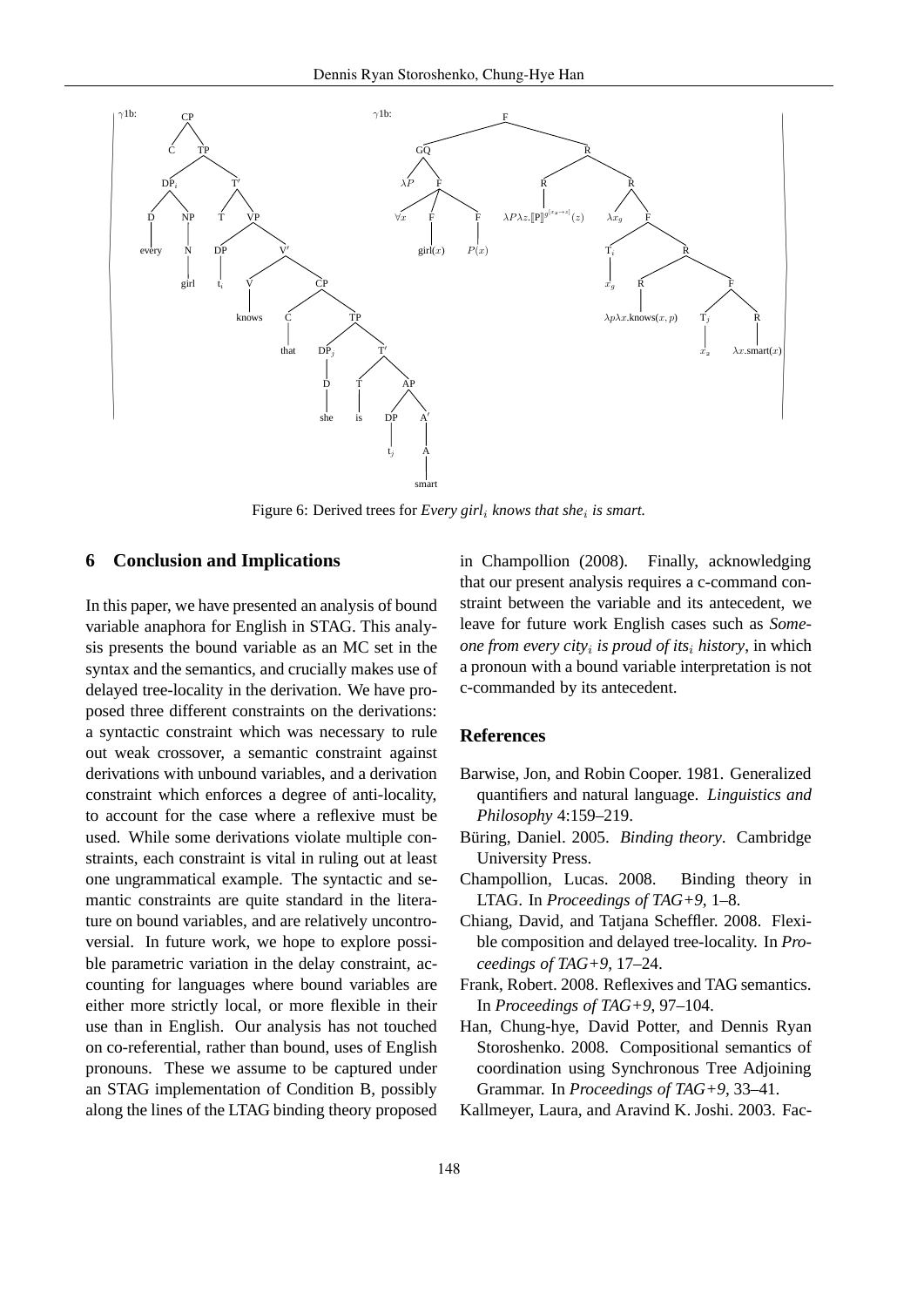

Figure 8: Derived trees for  $*She_i$  knows that every girl<sub>i</sub> is smart.



Figure 10: Derived trees for \**Every girl<sub>i</sub>* loves her<sub>i</sub>.

toring predicate argument and scope semantics: Underspecified semantics with LTAG. *Research on Language and Computation* 1:3–58.

- Nesson, Rebecca, and Stuart M. Shieber. 2009. Efficiently parsable extensions to Tree-Local Multicomponent TAG. In *Proceedings of NAACL 2009*, 92–100.
- Shieber, Stuart, and Yves Schabes. 1990. Synchronous Tree Adjoining Grammars. In *Proceedings of COLING'90*, 253–258.
- Shieber, Stuart M. 1994. Restricting the weak generative capacity of Synchronous Tree Adjoining Grammars. *Computational Intelligence* 10:371– 385.
- Storoshenko, Dennis Ryan, Chung-hye Han, and David Potter. 2008. Reflexivity in English: An STAG analysis. In *Proceedings of TAG+9*, 149– 157.
- Vijay-Shanker, K., and Aravind Joshi. 1988. Feature structure based Tree Adjoining Grammars. In *Proceedings of COLING'88*, 714–719.